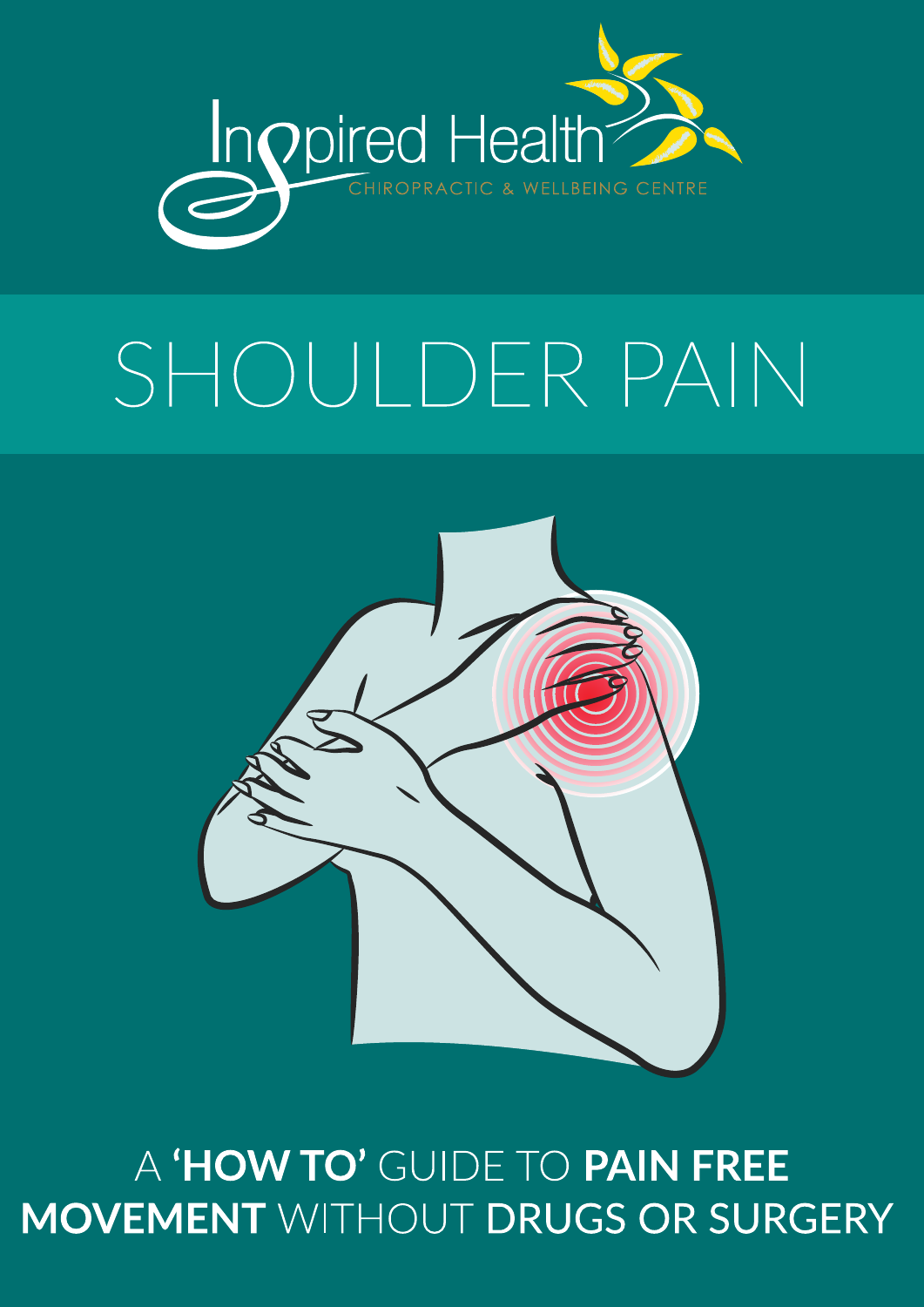

# A 'HOW TO' GUIDE TO PAIN FREE MOVEMENT WITHOUT DRUGS OR SURGERY SHOULDER PAIN

About the Author - Doctor of Chiropractic Alexandra Smiljanic



Alex has worked within the Chiropractic profession since 2008 and has supported thousands of patients on their journey to better health.

Alex and her team are passionate about supporting all patients with bespoke care to ensure that their physical and emotional wellbeing is the best it can be. She is trained in biomechanics, orthopaedics and neurology to ensure the optimum functioning of nerve, muscle and joint systems in the body. Alex also has additional training in paediatric and pregnancy care.

Alex currently supports the development of new Chiropractors in the profession and runs training for practice owners to ensure the best patient care countrywide. She works as a consultant for complicated neurological cases within the clinic.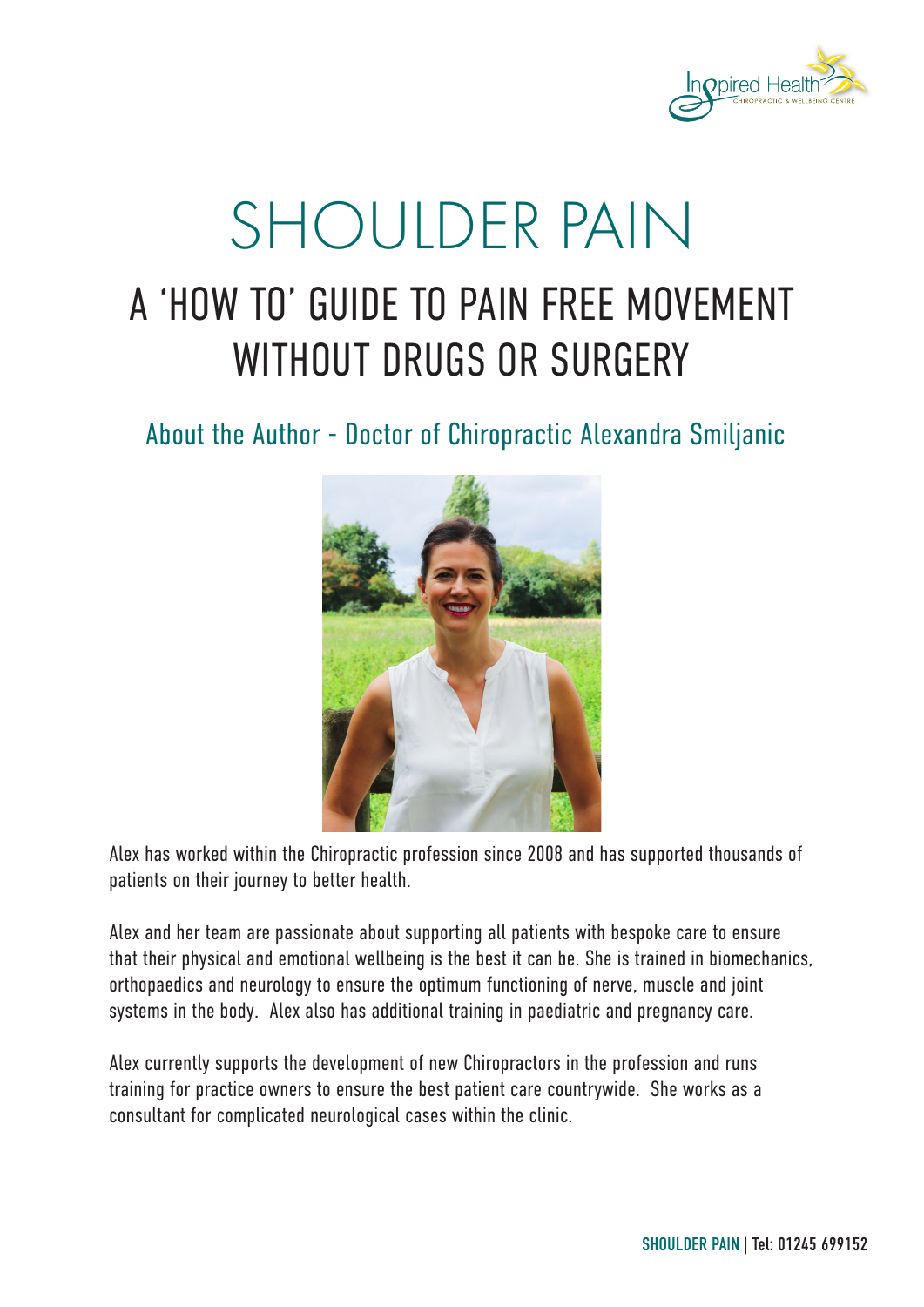

### SHOULDER PAIN

#### A 'HOW TO' GUIDE TO PAIN FREE MOVEMENT WITHOUT DRUGS OR SURGERY

Shoulder pain is very common and can take several forms. The causes of pain can range from a general tension in the shoulders, an irritation of a tendon, to a frozen shoulder. Pain can be constant or only on movement, and shoulder movement can be full or severely reduced. Here are some of the problems in detail.

#### 1) Problem 1: Muscle Tension

The muscles at the base of the neck directly attach into the shoulders to allow us to lift our arms. Often, we sit for long periods looking down at devices or tense our shoulders up to our ears when we are stressed. Over time this causes the muscles to shorten and build up with chemicals (such as lactic acid) that cause pain, often felt across the top of the shoulders and the base of the neck.

#### 2) Problem 2: Tendonitis

A tendon is the part of a muscle that joins to the bone. Often tendons become inflamed when the shoulder is over used or has experienced a trauma. Activities such as training at the gym, tennis and gardening are common causes. Microscopic tears occur in the muscle which your body repairs by laying down scar tissue. This reduces the flexibility of the tendon and can cause it to become more painful. Tendons can also tear partly or completely. The degree of tear can be diagnosed by a professional.

#### 3) Problem 3: Frozen shoulder

A frozen shoulder is when the shoulder, over time, loses its flexibility. The most common movements that is lost is lifting the arm to the side and behind the back (such as doing up a bra strap). There are three phases to a frozen shoulder: freezing, frozen and thawing. When the shoulder muscles or joint has been inflamed for a long period of time or muscles have been damaged, scar tissue is formed within the joint and it becomes 'frozen'. The scar tissue that builds attaches the shoulder muscles, ligaments and joint capsule to the joint, stopping it from moving.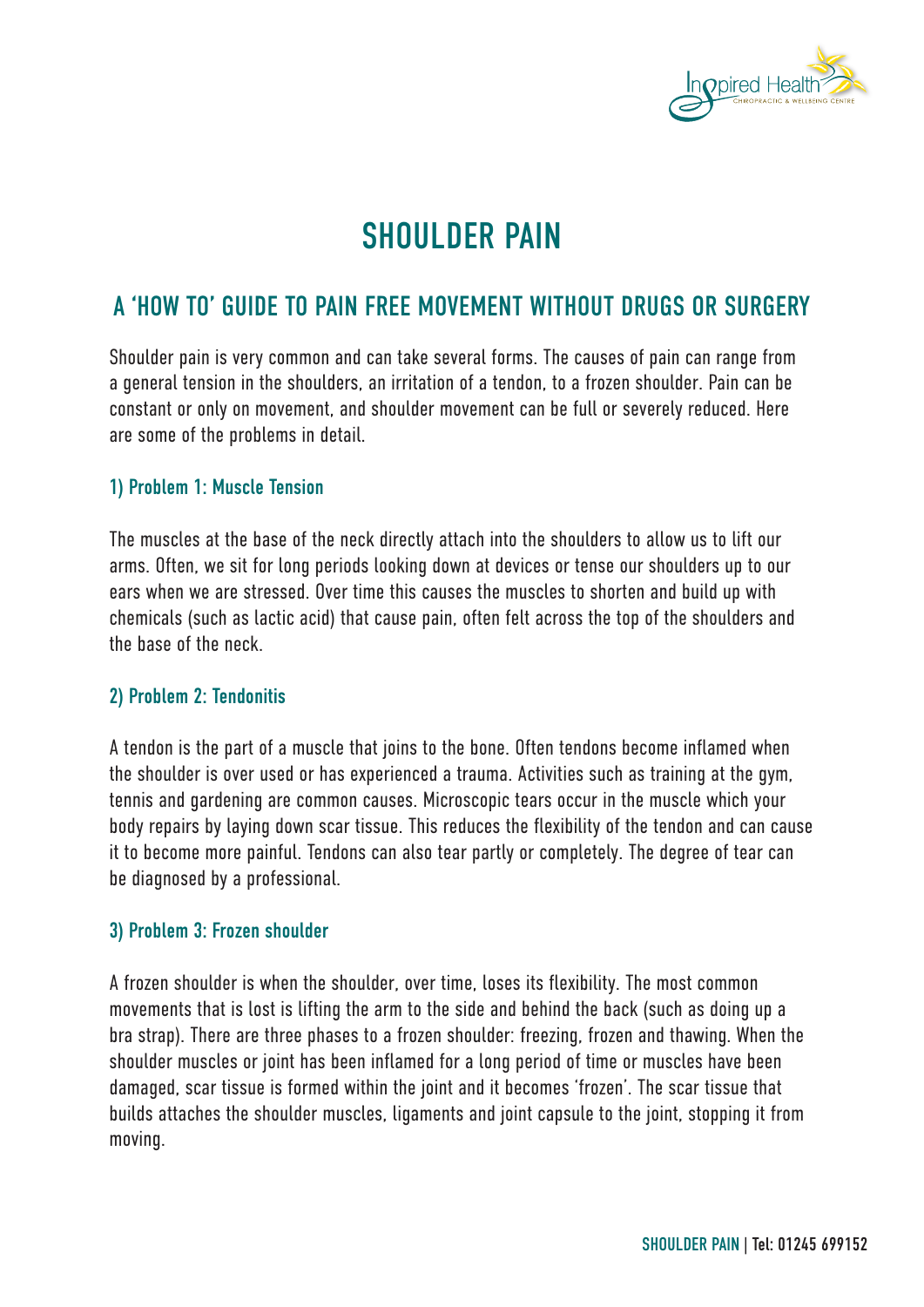

#### How to Improve your movement

#### 1) Reducing shoulder tension

#### Relax your shoulders

- Sitting in a comfortable upright position, take a deep breath and raise your shoulders towards your ears. Breath our slowly and drop your shoulders away from your ears. Repeat SLOWLY, 10 times.



#### Avoid sitting on a phone, tablet or PC for long periods

- Only look at your device for 30 minutes at a time. Just standing up and walking around your desk and sitting back down can be enough to reset your shoulder muscles.

#### Breathe

- Life in the modern world can be stressful. We can often hold our breath without knowing it. This causes a reduction of blood flow and oxygen in our muscles. Breathing slowly and filling from our diaphragm can reduce tension in our shoulders.

#### 2) Tendonitis

#### Avoid repetitive movements without stretching

- When we work or exercise and do the same movement repeatedly our muscles shorten. On activity they are stretched again. If muscles are not warmed up and stretched fully before and after using them, they become short and tight and the tendon can become irritated.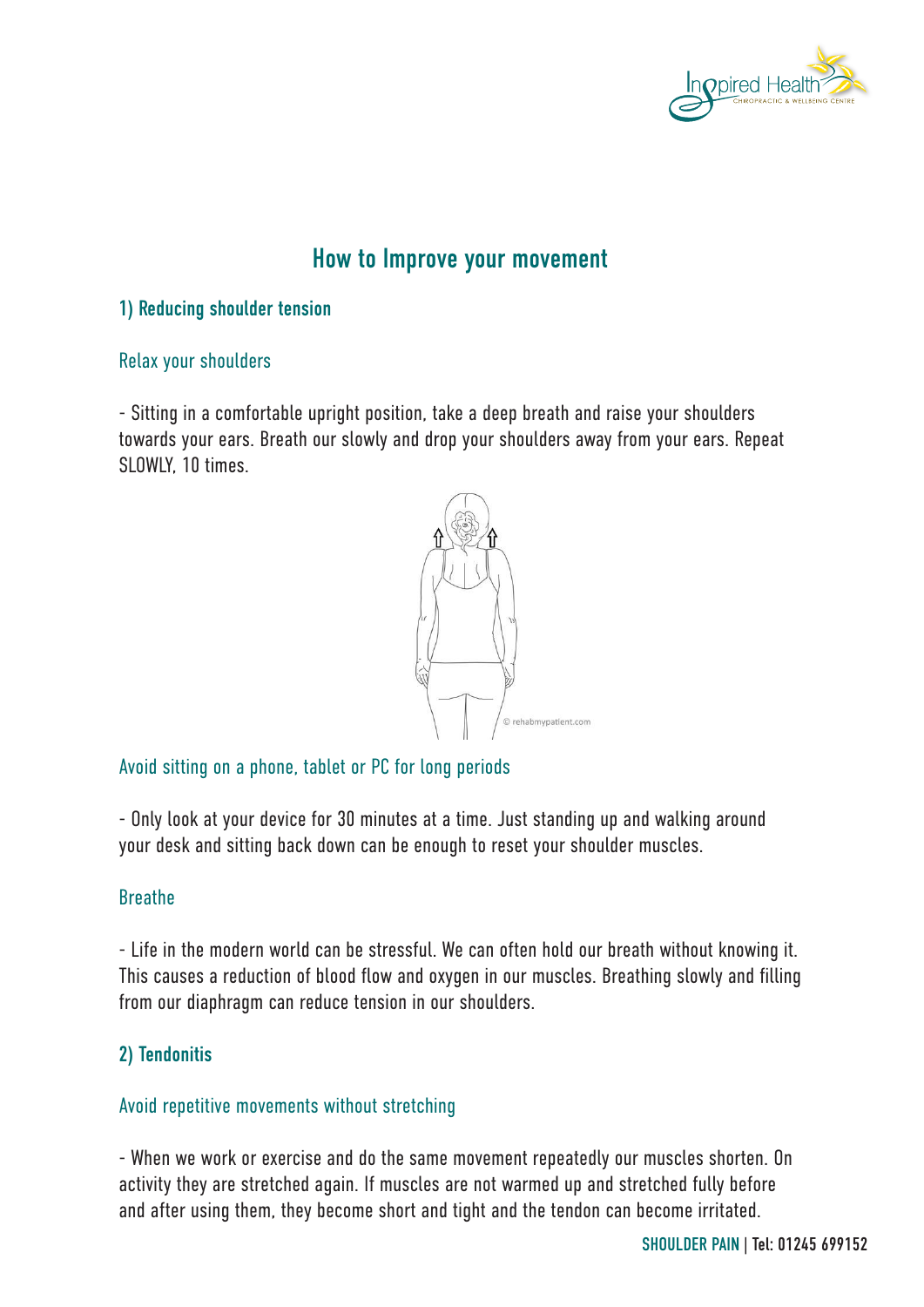

You can:

- Slowly perform the movement to warm the muscles i.e. gently rehearsing a racket swing before you hit the ball.

- Stretch the muscles before you use them.

#### 3) Frozen shoulders

Frozen shoulders need movement, but movement is often very reduced and hurts. These simple exercises can be a start to helping you restore movement.

#### EXERCISE 1

- Standing upright lean your spine slightly to the side of your shoulder problem. Allow the arm to hang straight to the side and rotate the arm in a clockwise position 30 times and then anti-clockwise 30 times. This will help loosen the shoulder joint.



© rehabmypatient.com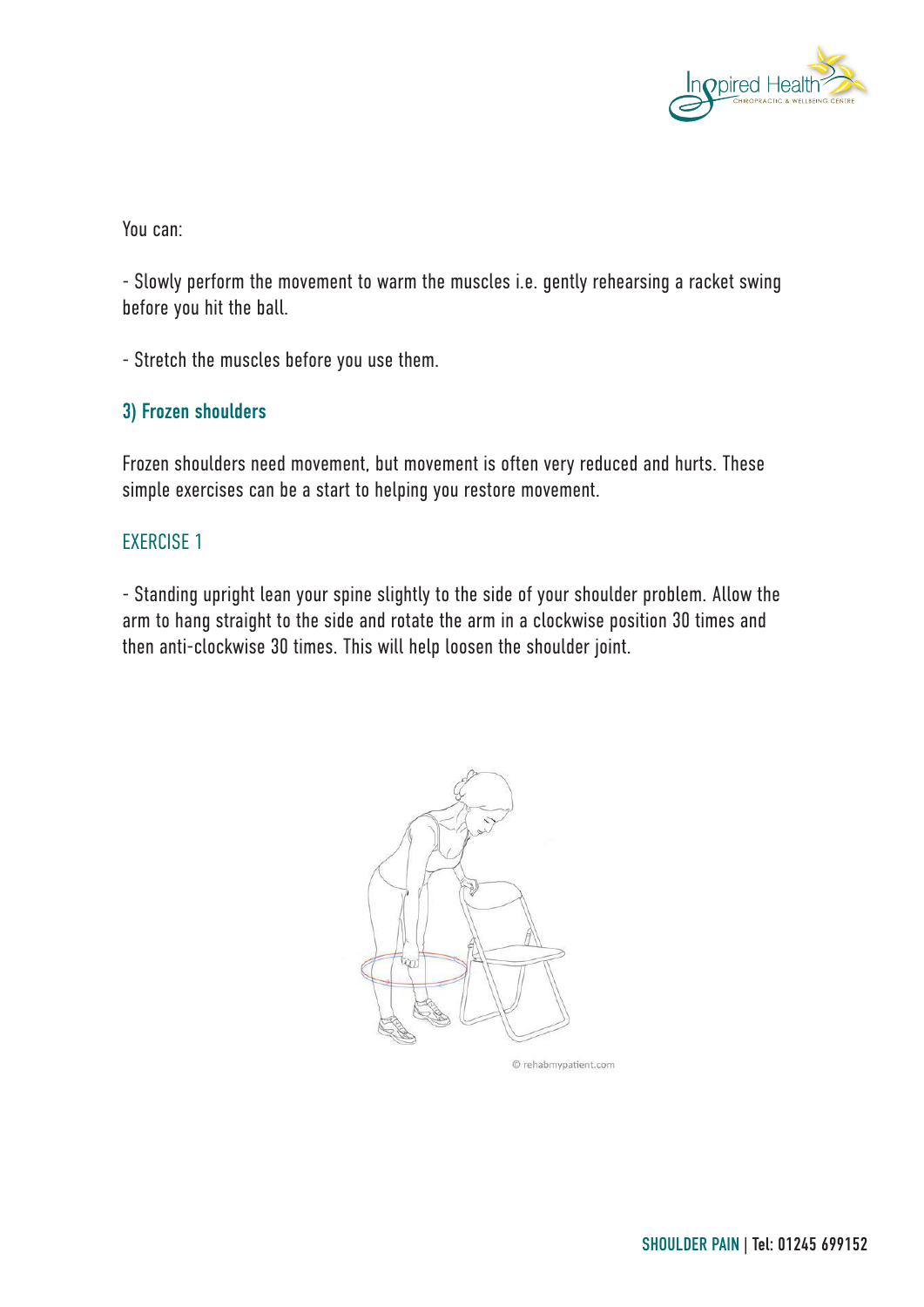

#### EXERCISE 2

- Stand facing a clear wall. Turn so that you are standing 90 degrees from the wall with the painful shoulder closest to the wall. Gently walk you finger up the wall using the wall to help you lift your arm out to the side. You may need to take a step away from the wall to allow yourself enough room to lift your arm. Only take the arm as far as it is comfortable. Repeat SLOWLY 10 times.



#### BE CHECKED AND TREATED BY A PROFESSIONAL

We have covered some easy ways to support in reducing shoulder pain. However, often shoulder pain can be more complicated as it can:

- be caused by Trauma i.e. a whiplash
- involve a trapped nerve
- be referred from a neck problem or elbow problem
- be linked with another medical underlying condition

A chiropractor will take a detailed case history and thoroughly assess your shoulder as well as your spine, nerves and muscles to find the root of your pain. They can often use X-rays and MRIs to diagnose or rule out other conditions that cause pain. This is very important when looking after shoulder pain, as it ensures we are taking care of the underlying cause. Should your problem be nerve, muscle or joint based, chiropractors use very gentle techniques to rebalance joints and relax muscles to reduce and relieve your pain. Massage is a wonderful way to relax tight muscles, relieve tension and reduce stress. Our sports massage therapists are also trained to use mobilising techniques to increase the movement in your shoulder joints.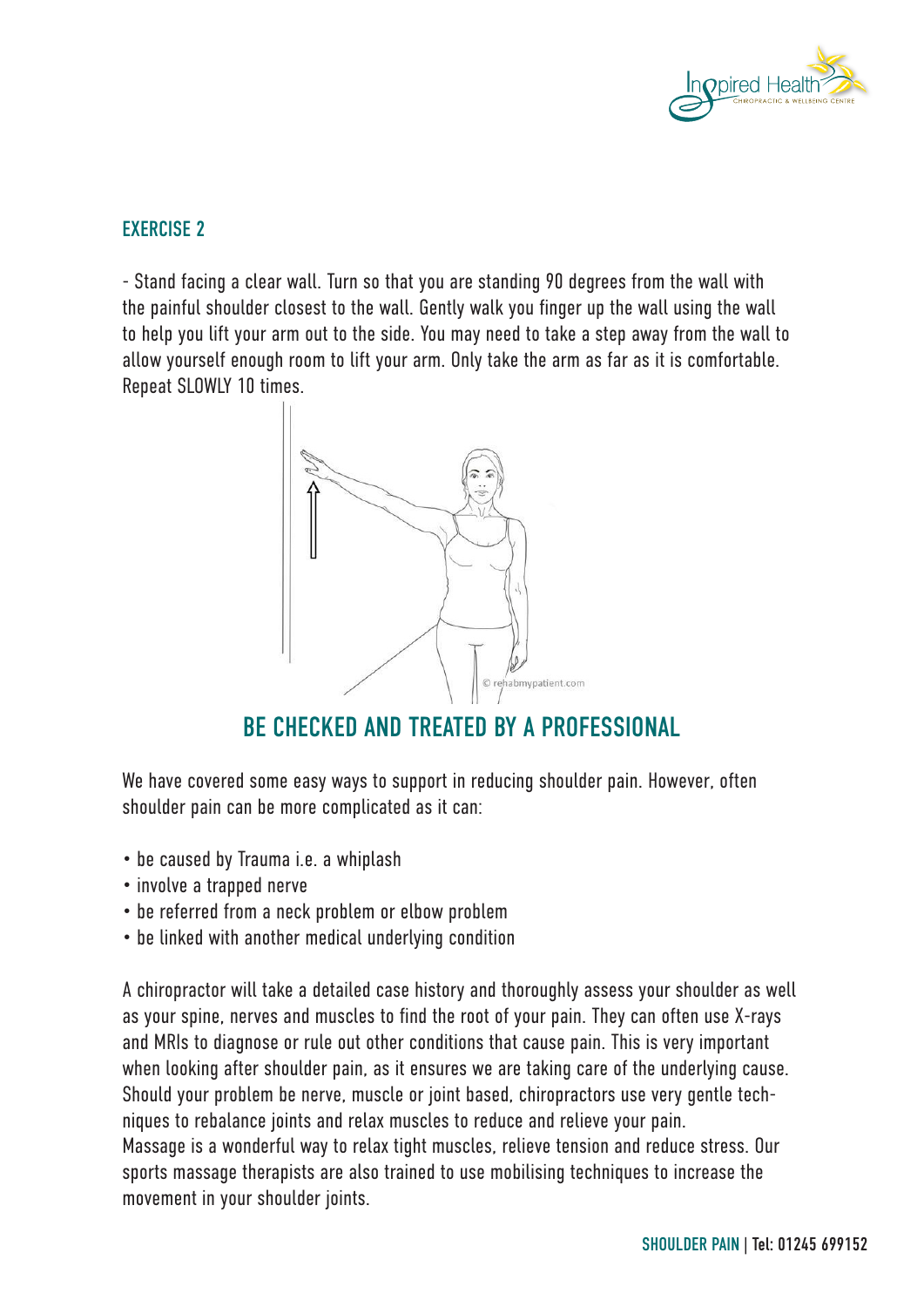

#### **CONCLUSION**

So here is our guide to supporting pain free shoulder movement without drugs or surgery. To get the best results we recommend a combination of all the advice above. Most importantly, take breaks and avoid long periods of repetitive movements. Seek professional advice if any of your symptoms worsen or you are unsure where to begin.

Should you wish for any help, advice or support, please feel free to call us on 01245 699152 for a free telephone consultation.